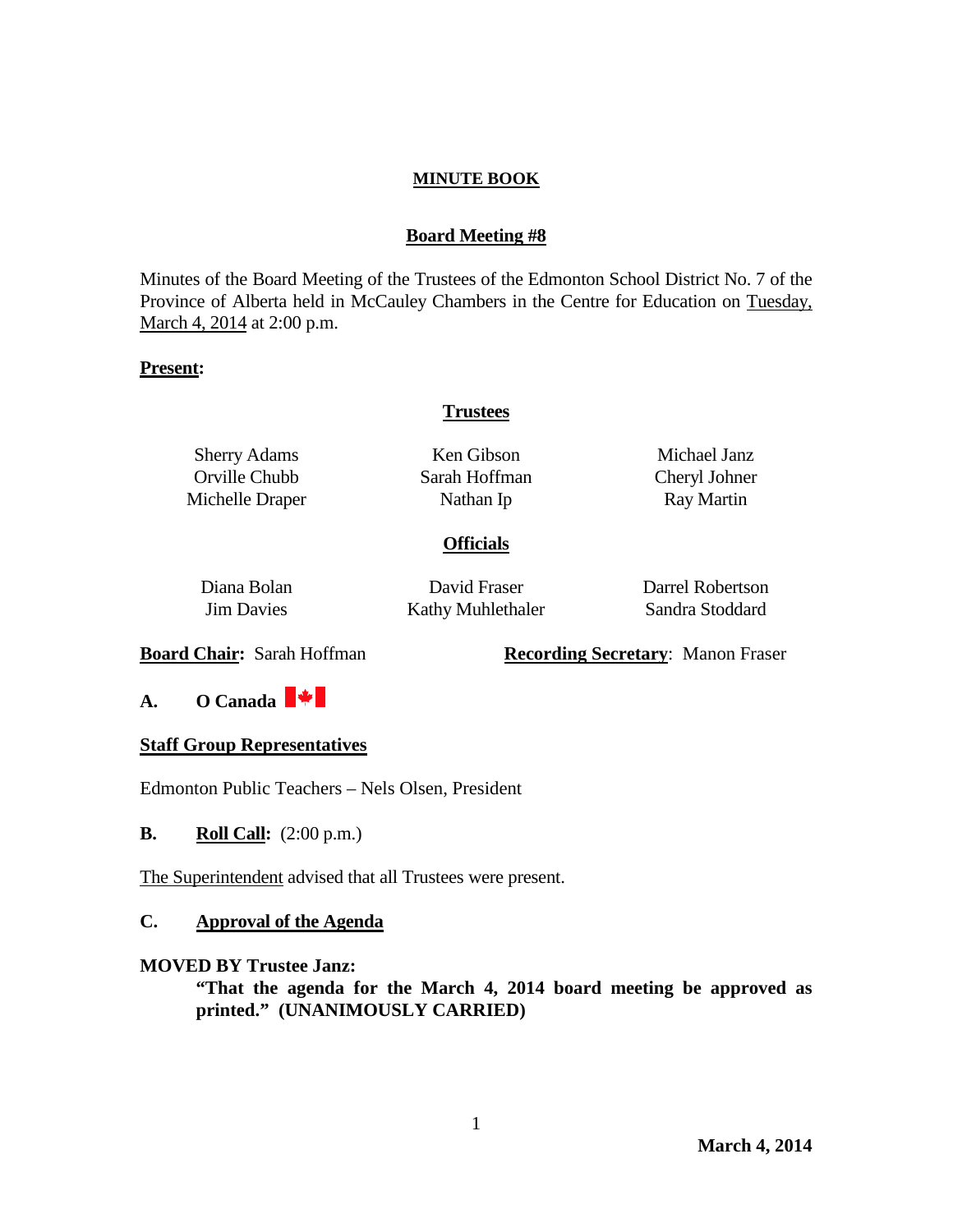# **D. Communications from the Board Chair**

The Board Chair advised that Edmonton Public Schools' 50<sup>th</sup> Annual Night of Music will be held at the Jubilee Auditorium on Wednesday, March  $5<sup>th</sup>$ . The purpose of this event is to promote the importance of music education and recognize the musical accomplishments of district students. This year's theme is the  $50<sup>th</sup>$  Anniversary of the event.

The Board Chair advised that March  $8<sup>th</sup>$  is the  $103<sup>rd</sup>$  Anniversary of International Women's Day. This year's theme is *Inspiring Change.* The day was created as an opportunity to recognize women around the world for their political, economic, and social achievements. She congratulated all of the women working for the District who make vital contributions to student learning, the work of public education and the success of Edmonton Public Schools

The Board Chair advised that the Alberta Teachers' Association Provincial Executive Council has proclaimed March 10 to 14, 2014 as Substitute Teachers' Appreciation Week for the 2013-2014 school year. Substitute teachers play an essential role in maintaining the continuity and excellence of the learning process. The role of the substitute teacher carries the same daily responsibilities of instruction, marking, discipline and supervision as that of regular classroom teachers.

The Board Chair advised that Alberta Education's *Inspiring Education* Symposium was held February 19, 2014. She thanked Trustees Draper, Ip and Janz for joining her and the Superintendent along with school and central staff to represent the District which is clearly a leader in transformation.

The Board Chair advised that, last Monday, she brought greetings at the USchool Convocation at the University of Alberta. This program is designed to increase postsecondary attendance among students who are typically under represented at the postsecondary level. Students from the following schools were celebrated:

- Montrose, Grade 6
- Norwood, Grade 6
- Youngstown, Grade  $4/5$
- Balwin, Grade 8

The Board Chair advised that, last Wednesday, she served as a panelist and presented on Board Policy HAA.BP - Aboriginal Education to the University of Alberta's EDU 211 class which consists of pre-service education students who aspire to become teachers and are taking the Aboriginal Education and Contexts for Professional and Personal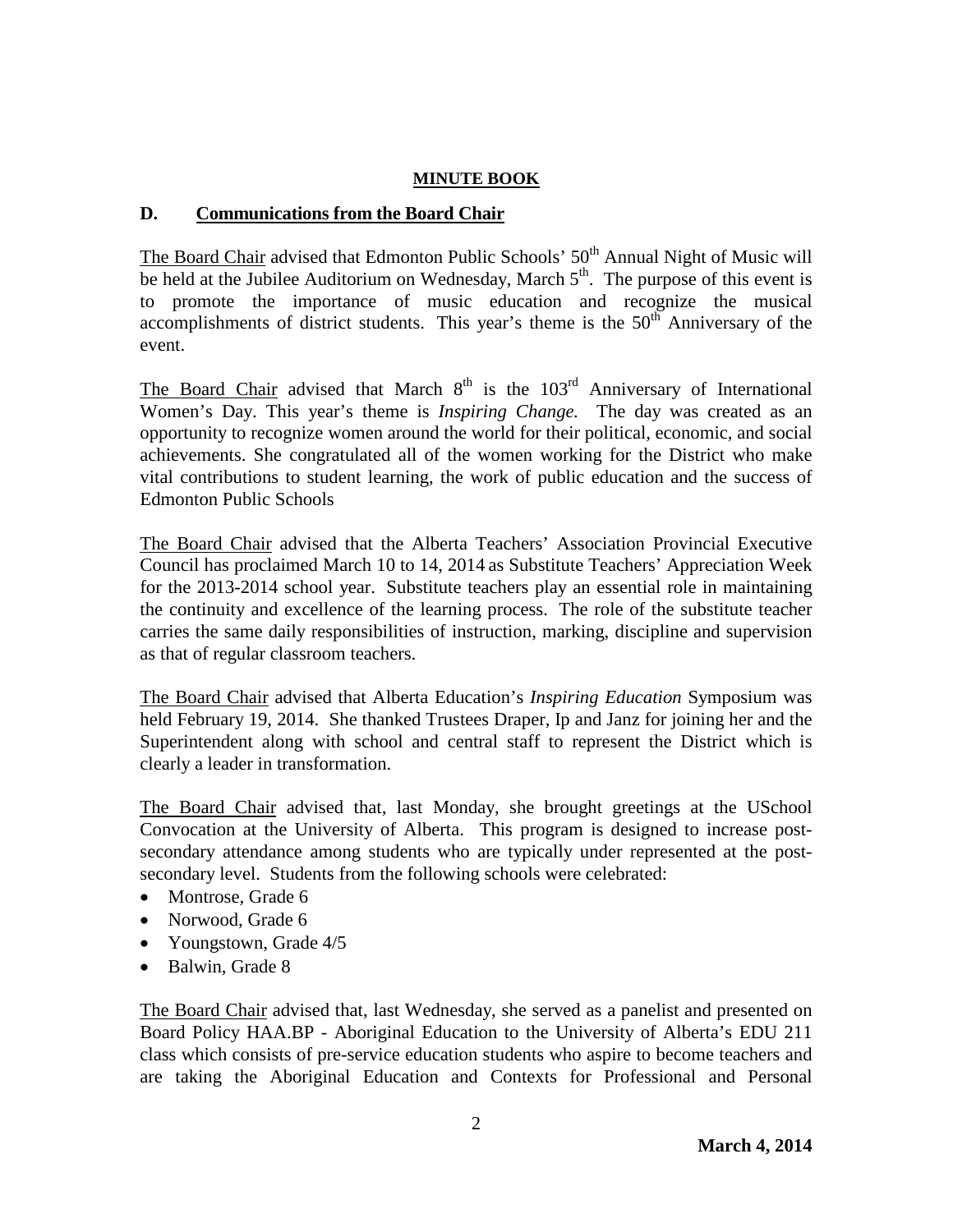Engagement course which is now a required course for education students at the University of Alberta.

## **E. Communications from the Superintendent of Schools**

The Superintendent advised that, on February 19, 2014, the Minister of Education announced that Edmonton Public Schools has been selected by Alberta Education for provincial Curriculum Development Prototyping for Kindergarten to Grade 3. This project provides a unique opportunity for up to eighty-four district teachers from Kindergarten to Grade 12, across forty-six district schools who will be involved in the early processes of curriculum development and field testing. The initial phase of the Curriculum Development Prototyping work (March to June 2014) includes:

- the development of a draft Kindergarten to Grade 12 scope and sequence;
- the development of draft learning outcomes for Kindergarten to Grade 3 for English Language Arts (ELA), French Language Arts (FLA), Mathematics, Sciences, Social Studies, Arts Education and Wellness Education;
- the identification and/or development of draft Kindergarten to Grade 3 classroombased assessments and learning and teaching resources for English Language Arts (ELA), French Language Arts (FLA), Mathematics, Sciences, Social Studies, Arts Education and Wellness Education.

The second phase (Fall 2014) will include the field testing of the above materials. The Curriculum Development Prototyping Project will conclude in December 2014. This work is the next phase of implementing *[Inspiring Education](https://education.alberta.ca/media/7145083/inspiring%20education%20steering%20committee%20report.pdf)* and the [Ministerial Order on](https://education.alberta.ca/media/6951645/skmbt_c36413050707450.pdf)  [Student Learning \(#001/2013\).](https://education.alberta.ca/media/6951645/skmbt_c36413050707450.pdf) He added that, on Tuesday, he attended the first meeting that brought teachers together from across the District with respect to this project. Teachers will be engaged in fourteen days of curriculum writing. This is quite a commitment for those staff who have to prepare supply teaching plans for each of the fourteen days. The teachers will be working hard to ensure that the curriculum has rigour and that we are preparing students for success transitions to Division II and, ultimately, successfully lives as they work through the new curriculum.

The Superintendent advised that Canada is ending its 12-year military mission in Afghanistan on Wednesday, March 12, 2014, which will be marked by the lowering of the Canadian flag in Kabul. The Minister of Education has requested that Alberta schools also lower their Canadian flags to half-staff that morning to honour the completion the mission and recognize the sacrifice of those who have fallen and thank those returning safely home. More than 45,000 Canadians have taken part in the mission, and 162 people from all walks of life have made the ultimate sacrifice. Forty-six of those were either from Alberta or stationed in Alberta when they deployed.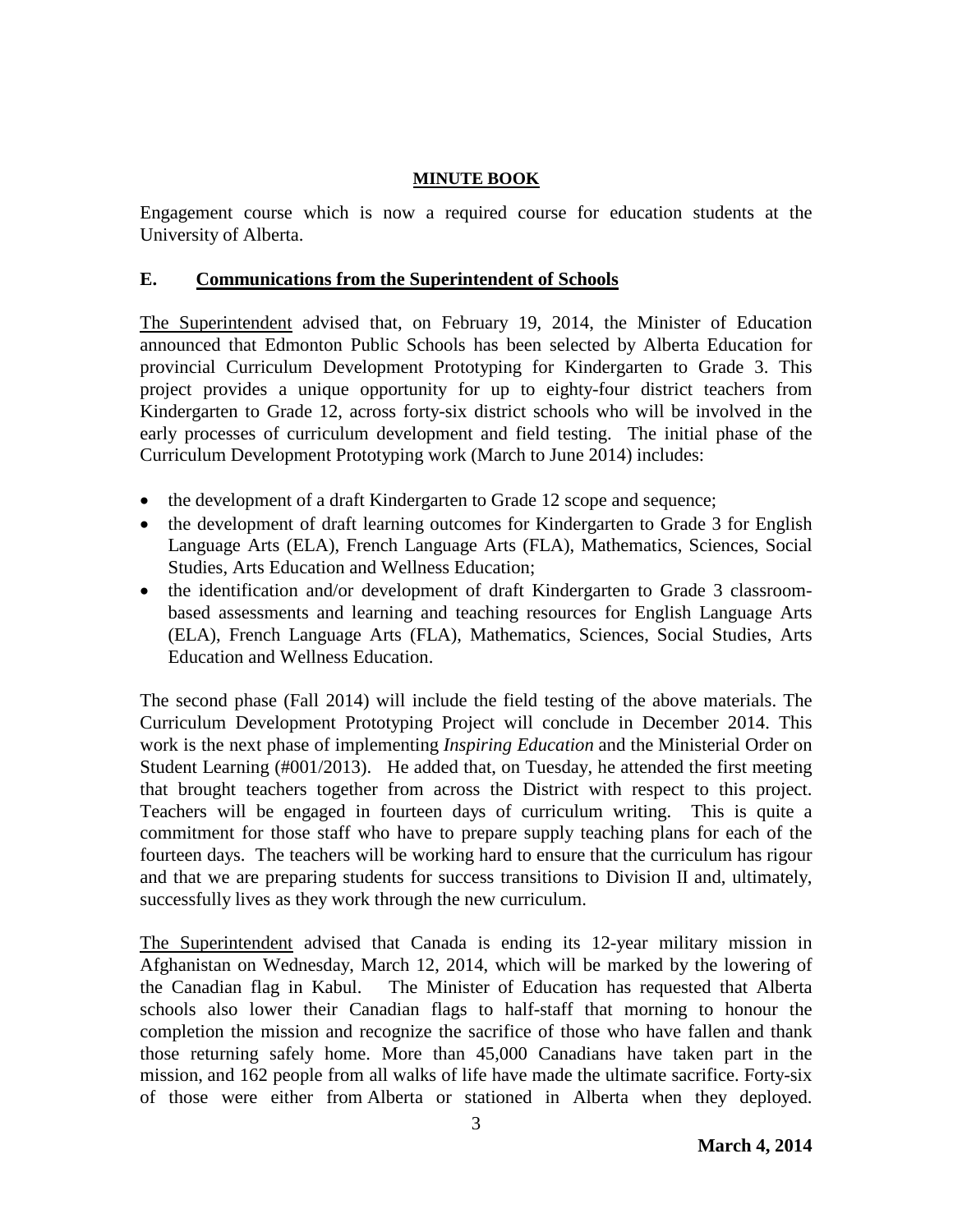Information regarding resources Alberta Education has made available including a link to the Government of Canada's video of the flag lowering ceremony in Kabul has been shared with district schools.

## **F. Minutes**

1. Board Meeting #7 – February 18, 2014

## **MOVED BY Trustee Martin:**

**"That the minutes of Board Meeting #7 held February 18, 2014 be approved as printed." (UNANIMOUSLY CARRIED)**

# **G. Comments from the Public and Staff Group Representatives**

There were no registered speakers.

## **H. Reports**

2. Draft Board Policy AEBB.BP – Wellness of Students and Staff

# **MOVED BY Trustee Draper:**

**"That a new Board Policy AEBB.BP - Wellness of Students and Staff be considered for the first time and approved for posting on the District website for stakeholder input." (UNANIMOUSLY CARRIED)**

5. Bereavement

Vice-Chair Janz reported on the passing of Mr. Todd Bekolay, a member of the District's teaching staff.

## **I. Other Committee, Board Representative and Trustee Reports**

Trustee Martin, a member of the Alberta School Boards Association (ASBA) Bargaining Task Force, reported that he attended the Task Force Meeting on February 26, 2014. The Task Force met with representatives from Alberta Education. Alberta Education is consulting with the ASBA, Alberta Teachers' Association (ATA), College of Alberta School Superintendents (CASS), Association of School Business Officials of Alberta (ASBOA), Public School Boards' Association of Alberta (PSBAA), Association of Independent Schools and Colleges in Alberta (AISCA) and the Federation des Conseils Scolaires Francophones de L'Alberta (FCFSA) to consider a new model for teacher bargaining. The Minister of Education is not precluding any specific model for collective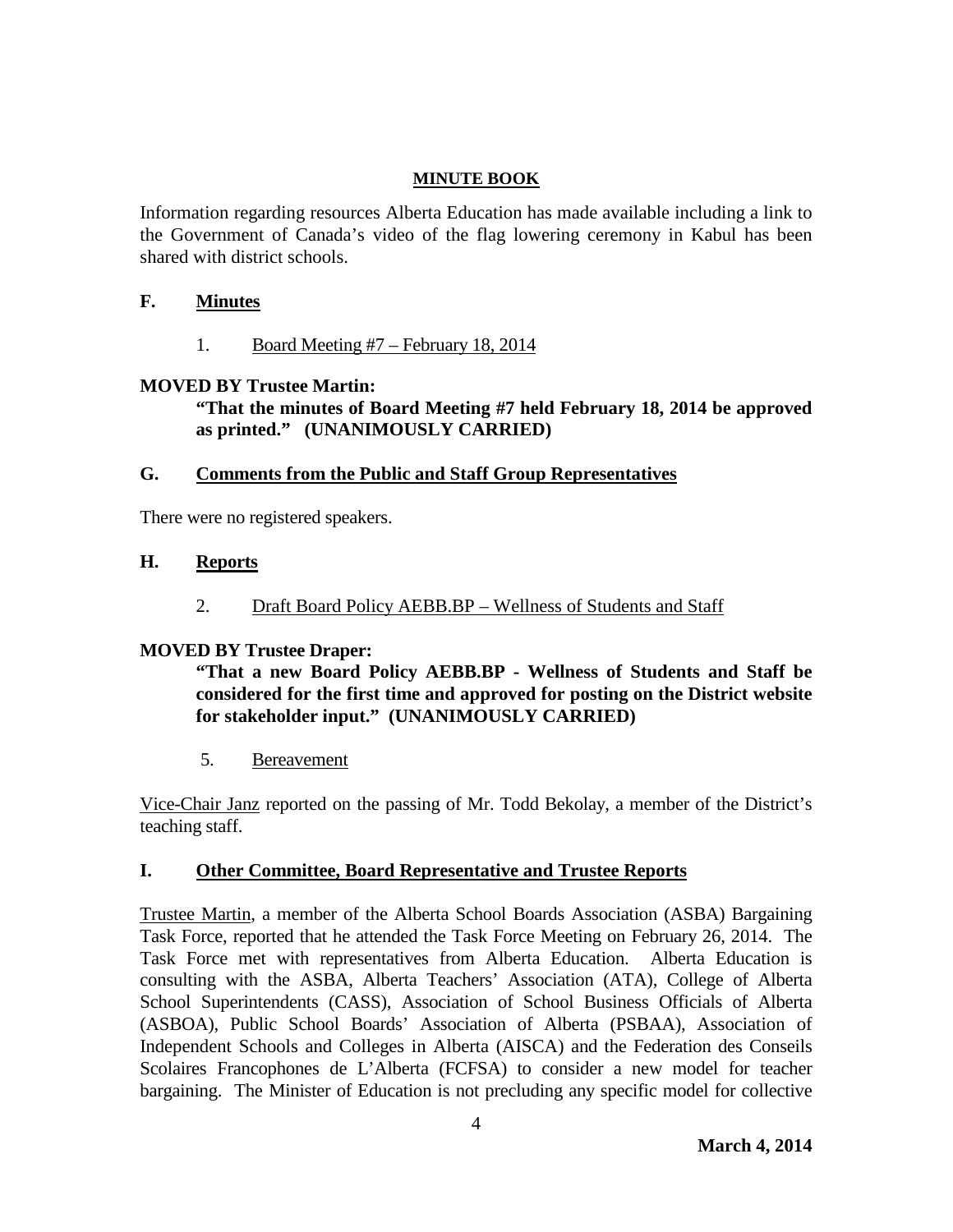bargaining other than pure, local bargaining as the sole process; i.e., there will be no local bargaining. The next meeting will be on March 20, 2014 at the Double Tree Hotel. All Trustees are invited to attend as well as the Superintendent and Administration. The deadline for school boards to consider and make submissions to the ASBA Task Force is April 29, 2014. The goal is to have a position prepared for the ASBA Spring General meeting.

Trustee Draper advised that she and Trustee Ip attended the Greater Edmonton Teachers' Convention Association (GETCA) Parent's Evening on February 28, 2014 at Eastglen School. GETCA is one of the only convention boards in Alberta that still offers a keynote session for parents. She also appreciated the opportunity to collaborate with Edmonton Catholic Schools as well. She was honoured to give the opening remarks at the event which featured Craig Kielburger, Co-founder of the *Free the Children* Charity. He spoke about the importance of education being to inspire and that helping the world is a muscle that needs to be developed. Trustee Ip was recognized for starting a *Me to We* chapter. Mr. Kielburger also spoke at Teachers' Convention the following day.

Trustee Chubb advised that, on February 19, 2014, he attended an Aboriginal Community Night organized by Sharon Bourque, First Nations, Métis and Inuit (FNMI) Coordinator. He commended her efforts for organizing the evening and her work with the Aboriginal community.

Trustee Ip advised that, on March 3, 2014, he and the Board Chair attended the  $7<sup>th</sup>$  Annual High School Culinary Challenge Awards Gala at the Shaw Conference Centre hosted by the Canadian Culinary Federation (CCF). The Gala was a culmination of months of hard work by high school students. Teams of students guided by their mentors and teachers trained in the kitchen, learned new skills and mastered advanced techniques all in preparation for the competition in February. Over the last six years, more than seventy schools have participated in this competition. Trustees from Edmonton Public and Catholic School Boards, City Councillors, Minister of Culture Heather Klimchuk, as well as local dignitaries were in attendance. He congratulated all of the participating teams, especially from Jasper Place School whose team placed third at this year's competition. All students who participate in the High School Culinary Challenge have the opportunity to apply for a full scholarship to the three-year Cook Journeyman Apprenticeship Program at the Northern Alberta Institute of Technology (NAIT).

Trustee Adams, the Board's representative on the Edmonton Public Schools Foundation Board of Governors, advised that the *Ready to Frame* fundraiser will take place April 17, 2014 at the Nova Hotel. All Trustees are invited to attend.